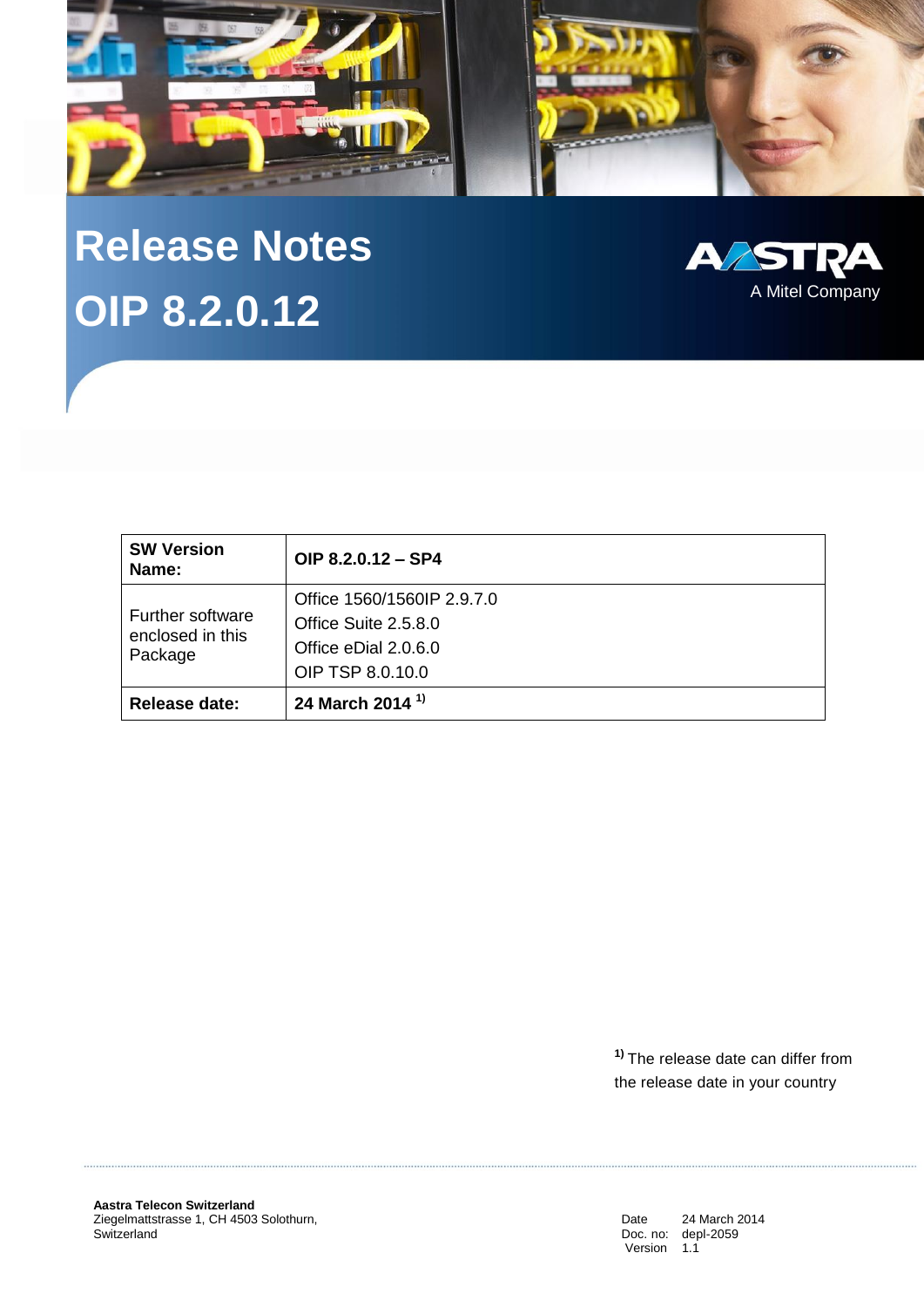

# **1 Purpose**

This is the Service Pack 4 of Open Interfaces Platform for Aastra 400 R1.x and Aastra IntelliGate 7.9 and fixes some issues found in OIP 8.2.0.10.

# **2 Changed Functionality**

No changes since OIP 8.2.0.10

# **3 New Features**

No new features since OIP 8.2.0.10

# **4 Solved issues**

# **4.1 Solved issues since OIP 8.2.0.10**

| $\overline{1}$ TT# | <b>CSU</b>  | <b>ADBT</b> | Title                                                                           |
|--------------------|-------------|-------------|---------------------------------------------------------------------------------|
|                    | All         | 54826       | OIP Tool Box does no more work after upgrade to Java<br>1.7.0 51                |
|                    | Switzerland | 55201       | EWS driver: OIP doesn't start if EWS is connected to an<br>Office 365 EXCH 2013 |
| 180856             | Switzerland | 55207       | Lock wait timeout >>Journal Manager OIP DB blocked                              |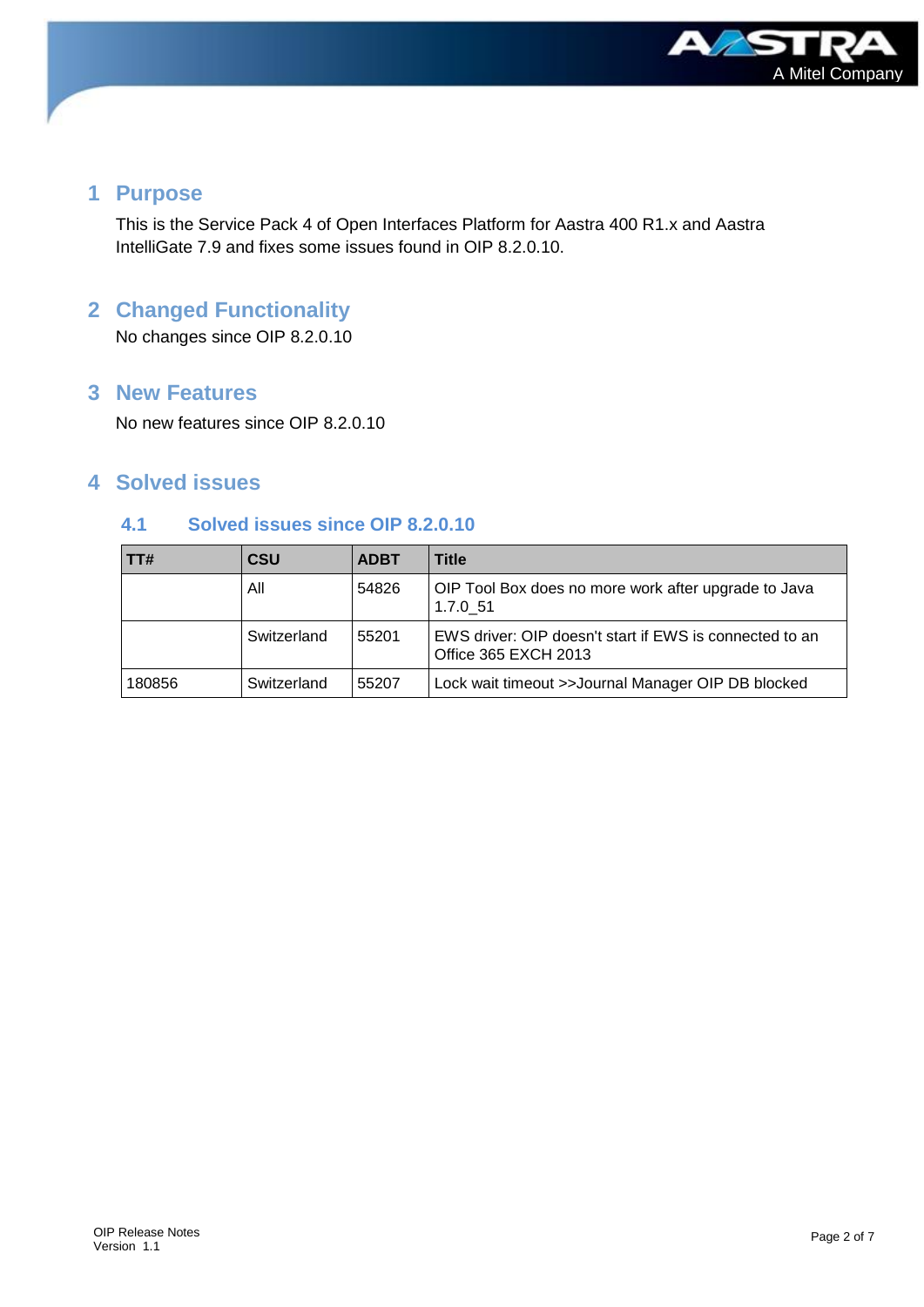

# **5 System Compatibility**

| <b>Communication system</b> |                  | <b>OIP</b> releases |              |     |     |
|-----------------------------|------------------|---------------------|--------------|-----|-----|
|                             |                  | 7.9                 | 8.0          | 8.1 | 8.2 |
| <b>IntelliGate</b>          | 17.8             | ✓                   | ٠            | ۰   |     |
|                             | 17.9             | ✓                   | ✓            | ✓   |     |
|                             | R <sub>1.0</sub> |                     |              |     |     |
| Aastra 400                  | R <sub>1.1</sub> | -                   | -            | ✓   |     |
|                             | R <sub>1.2</sub> |                     |              |     |     |
|                             | R <sub>5.0</sub> | ✓                   |              |     |     |
|                             | R <sub>5.1</sub> | ✓                   | $\checkmark$ | ✓   |     |
| OpenCom 1000                | R6.0             |                     | ✓            | ✓   | ✓   |
|                             | R6.1             |                     |              |     |     |

# **6 SW Compatibility**

| <b>Software</b>                            | <b>Version</b>                                                                                                                                                                                                                                                                            | <b>Additional Information</b>                                                                                                                                                                                           |
|--------------------------------------------|-------------------------------------------------------------------------------------------------------------------------------------------------------------------------------------------------------------------------------------------------------------------------------------------|-------------------------------------------------------------------------------------------------------------------------------------------------------------------------------------------------------------------------|
| Aastra 400<br><b>Communication Servers</b> | Release 1.x                                                                                                                                                                                                                                                                               |                                                                                                                                                                                                                         |
| OpenCom 10x0                               | Release 6.0 and 6.1                                                                                                                                                                                                                                                                       | No longer compatible with<br>OpenCom 5.1                                                                                                                                                                                |
| Aastra IntelliGate                         | 17.9                                                                                                                                                                                                                                                                                      | Backward compatibility,<br>can be used to connect 17.9<br>based Aastra IntelliGate with<br>new Microsoft components,<br>e.g. Microsoft Exchange<br>Server 2010<br>Please note that Office<br>1600/1600IP cannot be used |
| OIP Server                                 | Windows XP Professional SP3<br>Windows Vista SP2<br>Windows 7 SP1<br>Windows 8<br>Windows 8.1<br>Windows Server 2003 SP2<br>Windows Server 2003 R2<br>Windows Server 2008 SP2<br>Windows Server 2008 R2 SP1<br>Windows Server 2012<br>Windows Server 2012 R2<br><b>VMware environment</b> | 32-bit & 64-bit operating<br>systems<br>Windows Vista / Windows 7<br>and Windows $8/8.1$<br>Home versions not supported<br>VMware environment tested<br>with Server 2.01 and ESX<br>3.5.0                               |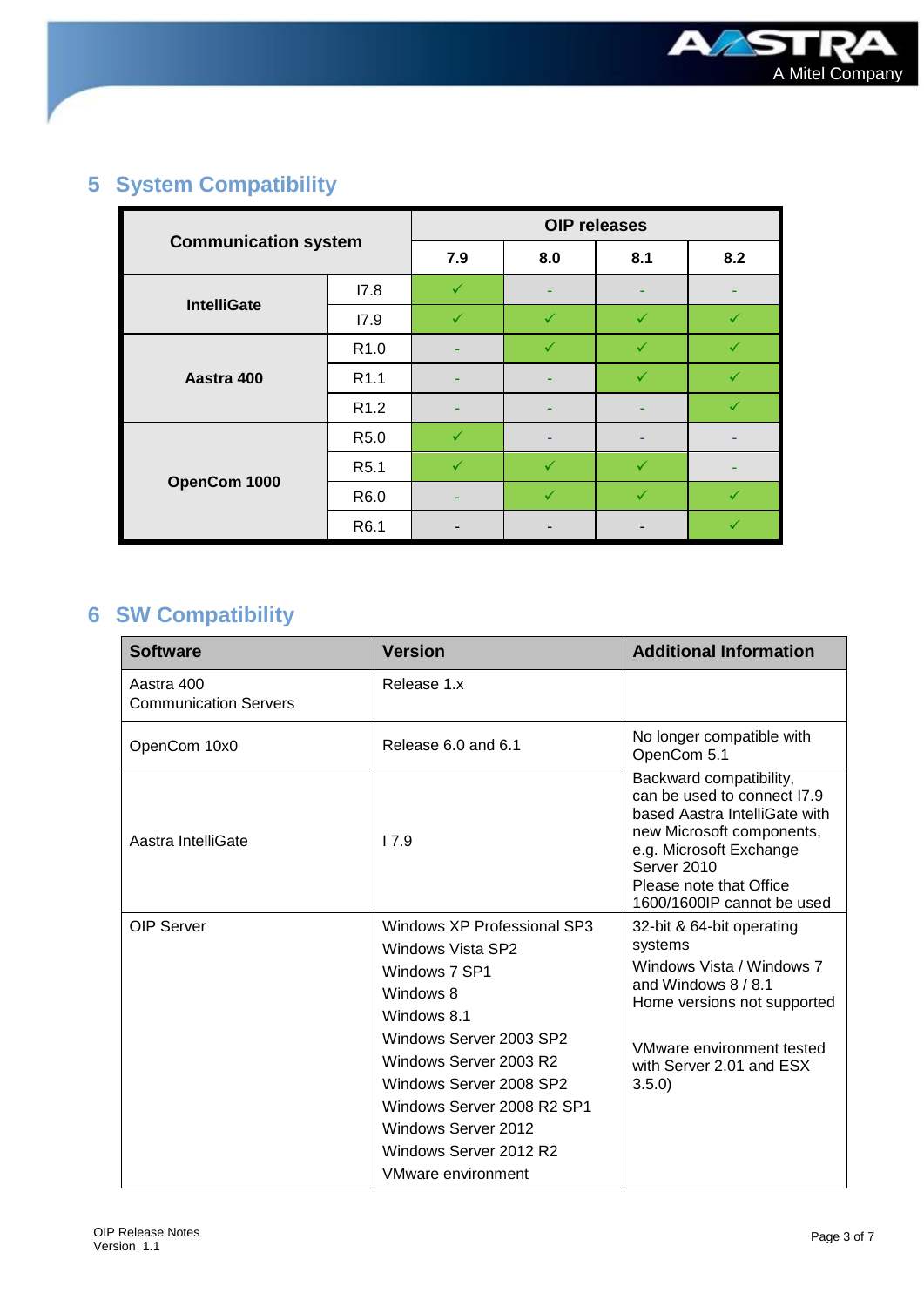

| <b>Software</b>     | <b>Version</b>                                                                                                                                                                                                                                                                                     | <b>Additional Information</b>                                                                                                                                                                                                    |
|---------------------|----------------------------------------------------------------------------------------------------------------------------------------------------------------------------------------------------------------------------------------------------------------------------------------------------|----------------------------------------------------------------------------------------------------------------------------------------------------------------------------------------------------------------------------------|
| OIP Toolbox         | Windows XP Professional SP3<br>Windows Vista SP2<br>Windows 7 SP1<br>Windows 8 / 8.1<br>Windows Server 2003 SP2<br>Windows Server 2003 R2<br>Windows Server 2008 SP2<br>Windows Server 2008 R2 SP1<br>Windows Server 2012<br>Windows Server 2012 R2                                                | 32-bit & 64-bit operating<br>systems and Java 1.6<br>Windows Vista / Windows 7<br>and Windows 8<br>Home versions not supported                                                                                                   |
| <b>OIP TSP</b>      | Windows XP Professional SP3<br><b>Windows Vista SP2</b><br>Windows 7 SP1<br>Windows $8/8.1$<br>Windows Server 2003 SP2<br>Windows Server 2003 R2<br>Windows Server 2008 SP2<br>Windows Server 2008 R2 SP1<br>Windows Server 2012<br>Windows Server 2012 R2                                         | 32-bit & 64-bit operating<br>systems<br>Windows Vista / Windows 7<br>and Windows 8 / 8.1<br>Home versions not supported                                                                                                          |
| OIP Exchange Driver | Microsoft Exchange Server 2007<br>Microsoft Exchange Server 2010<br>Microsoft Exchange Server 2013<br>Microsoft Office 365                                                                                                                                                                         | Microsoft Office 365: Only<br>"Midsize Businesses and<br>Enterprises" plans (E1-E4)<br>supported. "Small Business"<br>plan (P1) not supported.                                                                                   |
| Office 1560/1560IP  | Windows XP Professional SP3<br><b>Windows Vista SP2</b><br>Windows 7 SP1<br>Windows $8^{11}/8.1^{11}$<br>Windows Server 2003 SP2<br>Windows Server 2003 R2<br>Windows Server 2008 SP2<br>Windows Server 2008 R2 SP1<br>Windows Server 2012 <sup>*1)</sup><br>Windows Server 2012 R2 <sup>*1)</sup> | 32-bit & 64-bit operating<br>systems<br>Windows Vista / Windows 7<br>and Windows 8 / 8.1: Home<br>versions not supported<br>*1) Office 1560IP is not<br>compatible. Workaround: Use<br>Office 1560 with a 5361IP on<br>the side. |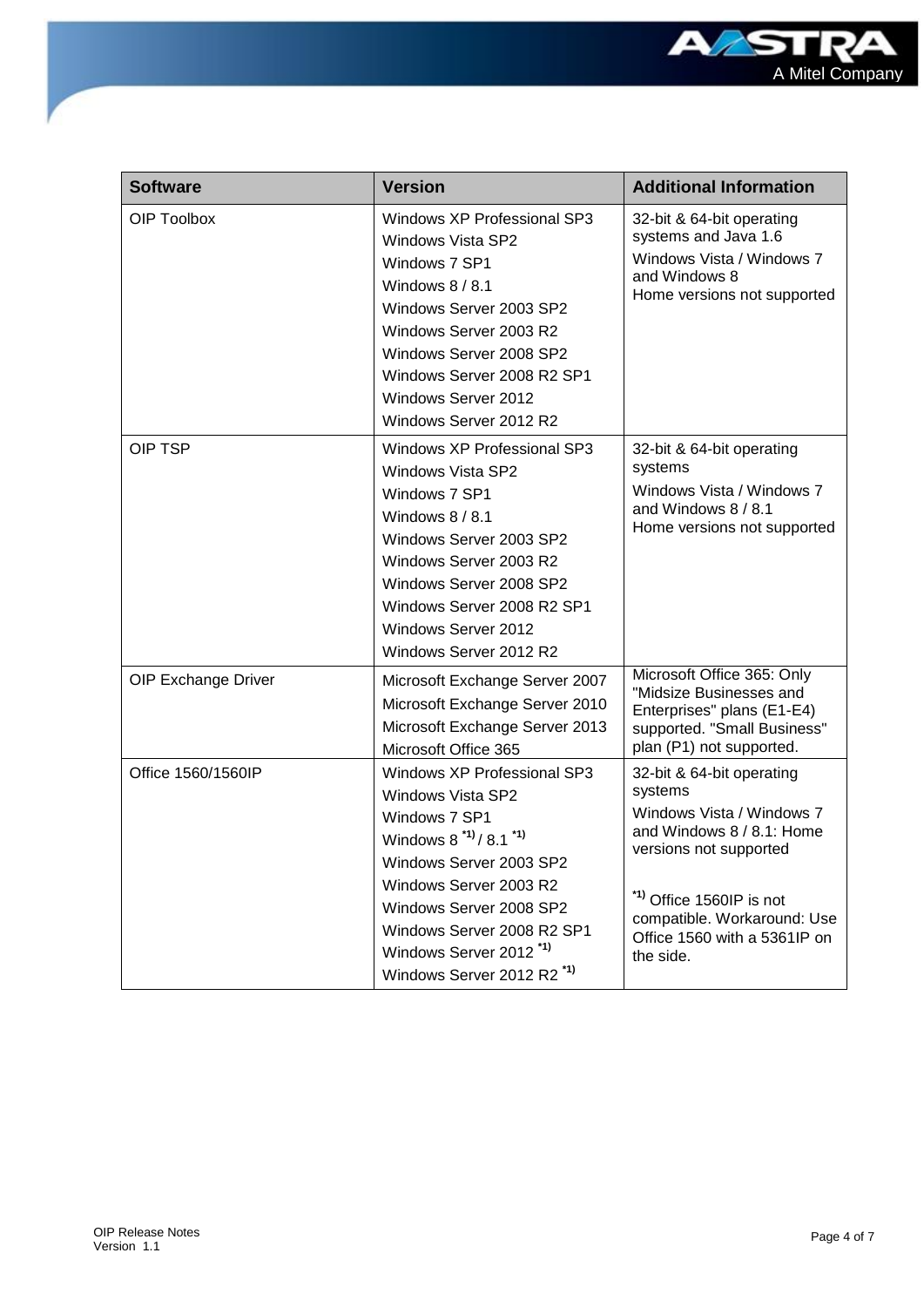

| Aastra OfficeSuite | Windows XP Professional SP3<br>Windows Vista SP2<br>Windows 7 SP1<br>Windows $8/8.1$<br>Windows Server 2003 SP2<br>Windows Server 2003 R2<br>Windows Server 2008 SP2<br>Windows Server 2008 R2 SP1<br>Windows Server 2012<br>Windows Server 2012 R2        | 32-bit & 64-bit operating<br>systems<br>Requires .Net 2.0 or .Net 3.5<br>Please install the .Net engine<br>from the OIP Server<br>homepage before installing<br>the suite.<br>Windows Vista / Windows 7<br>and Windows $8/8.1$<br>Home versions not supported |
|--------------------|------------------------------------------------------------------------------------------------------------------------------------------------------------------------------------------------------------------------------------------------------------|---------------------------------------------------------------------------------------------------------------------------------------------------------------------------------------------------------------------------------------------------------------|
|                    | Local Outlook connectivity<br>supported for Outlook 2007 and<br>2010, but only 32-bit versions                                                                                                                                                             | With Aastra 400 systems<br>local Outlook connectivity<br>requires a client license                                                                                                                                                                            |
| Office eDial       | Windows XP Professional SP3<br>Windows Vista SP2<br>Windows 7 SP1<br>Windows $8/8.1$<br>Windows Server 2003 SP2<br>Windows Server 2003 R2<br>Windows Server 2008 SP2<br>Windows Server 2008 R2 SP1<br><b>Windows Server 2012</b><br>Windows Server 2012 R2 | 32-bit & 64-bit operating<br>systems<br>Windows Vista / Windows 7<br>and Windows $8/8.1$<br>Home versions not supported                                                                                                                                       |
|                    | Local Outlook connectivity<br>supported for Outlook 2007, 2010<br>and 2013, but only 32-bit<br>versions                                                                                                                                                    |                                                                                                                                                                                                                                                               |

# **7 Important Hints / Restrictions**

#### **7.1 Microsoft Exchange synchronisation**

#### Double calendar events

If one opens a new calendar entry in OfficeSuite and immediately afterwards modifies it, this results in two independent entries, both exist then in OIP and Exchange. The problem can be avoided or one of the duplicates can be deleted to solve the problem

#### Wrong name in new contact entry

Sometimes if a new private contact is entered within the private contacts of the OIP toolbox, the name will be overwritten with "new Contact". Modifying this entry re-inserting the correct name solves this problem.

Problem using public folders in Exchange 2010 and 2013

Due to limits within the Exchange Server Throttling Policy (property >> EwsMaxSubscriptions) (too many subscriptions) the usage of large numbers of public folders may be restricted (change Throttling Policy to overcome the problem) or even not be possible (within Exchange 365 the number of subscriptions cannot be increased).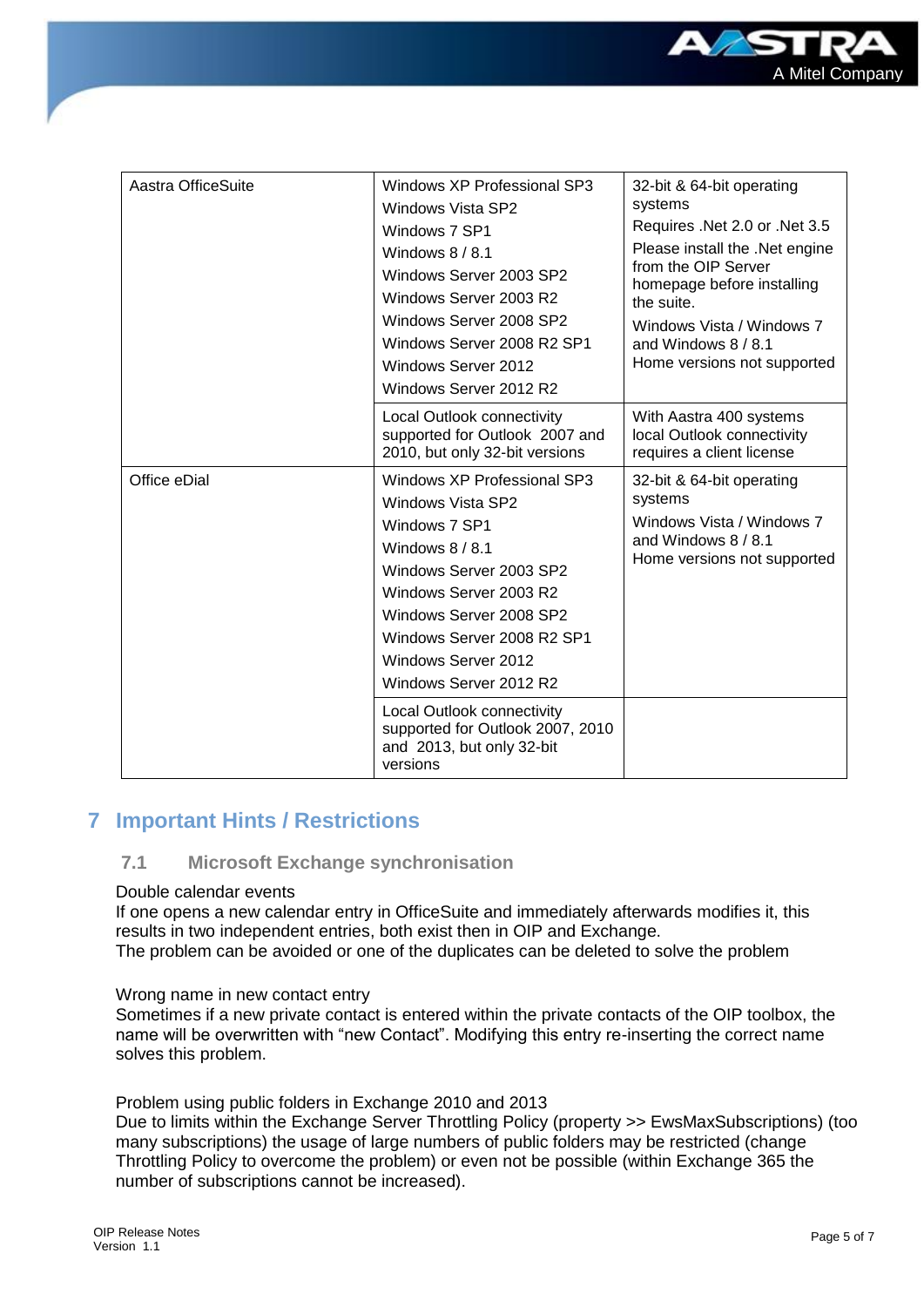

## **7.2 Licensing**

Old IntelliGate licenses stored in CS

Within OIP solutions, where several independent CS connected to one OIP, for historical reasons a part of the licenses may be stored within the CS. In this situation the functionality licensed within one of the CS may not work on this dedicated CS. To overcome this problem Aastra will issue the OIP licenses of all connected CS centralized within the oip.lic file (the new oip.lic file will be provided for free). Please contact your Aastra support team, if you need help overcoming this problem.

## **7.3 Office 1560/1560IP and Aastra 1560/1560ip**

OIP 8.2.0.12 will automatically use the Office 1560IP version enclosed in this OIP package, which is only compatible with Aastra 400. If OIP 8.2.0.12 shall be used together with an IntelliGate I7.9 system, this version of Office 1560IP cannot be used due to incompatibilities with the media stream and a dedicated 1560IP version. For IntelliGate the Office 1560IP version 2.6.5.0 must be downloaded and installed manually.

DECT handsets as Office 1560 terminals can only be used with twin comfort and aren't working in a one number configuration.

Office Suite and Office 1560/1560IP are not working in parallel for the same user.

Office 1560/1560IP and Aastra 1560/1560ip can be used on the same Aastra 400 system, but not on the same PC / for the same user.

Office 1560/1560IP and Aastra 1560/1560ip use the same license and for a given number of licenses the customer can chose any combination of both components up to a maximum number of licenses bought for the overall system.

Aastra 1560 / 1560ip doesn't deactivate screen savers on incoming calls and using a screen saver together with Aastra 1560 / 1560ip may cause problems answering incoming calls while the screen saver is active. Using screen savers together with Aastra 1560 / 1560ip therefore must be avoided.

## **7.4 Java Runtime Environment**

The OIP installation performs automatic update of Java Runtime Environment on the local machine to the version 1.6.0 24. It is important to close all running internet browsers (Internet Explorer, Mozilla Firefox, Google Chrome) as well as any other running Java-Applications (except OIP) before starting OIP installation. Otherwise, Java might not be updated properly and OIP would not start afterwards.

After updating the JRE **it will implicitly be set to update automatically** and this setting must be reset to "manual" within the Java Control Panel (PC Settings ->System control ->Java). Automatic updates to JRE >1.6.0\_24 cause inconsistencies and a manual de-installation of newer versions and re-installation of JRE 1.6.0\_24 (this can be done using the link on the OIP homepage) may be required.

Obviously manual updates to versions > 1.6.0\_24 must also not be done.

## **7.5 OIP Update**

OIP Update Service does not start the installation of client applications on Windows Vista, Windows 7 and Windows 8. Update Service is an interactive system service showing a message box to the user to let confirm the update installation. Windows Vista ,Windows 7 and Windows 8 first show a message that a service wants to interact with the user, the user has to confirm it and only then he can see the message box from Update Service.